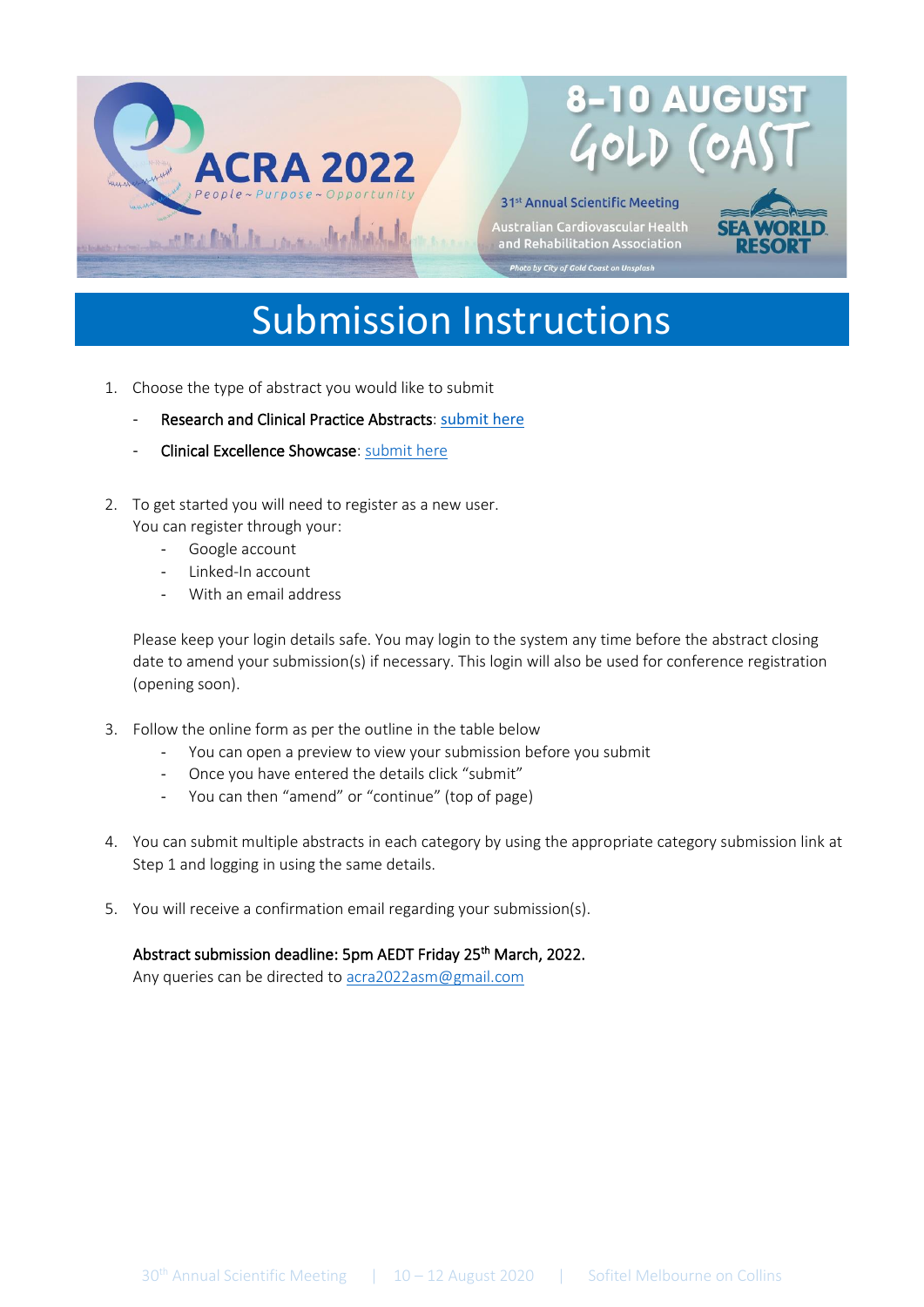|                           | Research abstract                                                                                                                                                                                                                                                                                                                                                                                                                                                                                                                                                                                                                                                                                                                                                                                                                                                         | <b>Clinical Practice abstract</b>                                                                                                                                                                                                                                                                                                                                                                                                                                                                                                                                                                                                                                                                                                                                                                                                                            | <b>Clinical Excellence Showcase</b>                                                                                                                                                                                                                                                                                                                                                                                                                                                                        |  |
|---------------------------|---------------------------------------------------------------------------------------------------------------------------------------------------------------------------------------------------------------------------------------------------------------------------------------------------------------------------------------------------------------------------------------------------------------------------------------------------------------------------------------------------------------------------------------------------------------------------------------------------------------------------------------------------------------------------------------------------------------------------------------------------------------------------------------------------------------------------------------------------------------------------|--------------------------------------------------------------------------------------------------------------------------------------------------------------------------------------------------------------------------------------------------------------------------------------------------------------------------------------------------------------------------------------------------------------------------------------------------------------------------------------------------------------------------------------------------------------------------------------------------------------------------------------------------------------------------------------------------------------------------------------------------------------------------------------------------------------------------------------------------------------|------------------------------------------------------------------------------------------------------------------------------------------------------------------------------------------------------------------------------------------------------------------------------------------------------------------------------------------------------------------------------------------------------------------------------------------------------------------------------------------------------------|--|
| <b>Title</b>              | Enter the FULL TITLE of your submission. This will be used for printing the final program. (max 100 words)                                                                                                                                                                                                                                                                                                                                                                                                                                                                                                                                                                                                                                                                                                                                                                |                                                                                                                                                                                                                                                                                                                                                                                                                                                                                                                                                                                                                                                                                                                                                                                                                                                              |                                                                                                                                                                                                                                                                                                                                                                                                                                                                                                            |  |
| Authors &<br>affiliations | You must enter the names of all authors here and designate the presenting author                                                                                                                                                                                                                                                                                                                                                                                                                                                                                                                                                                                                                                                                                                                                                                                          |                                                                                                                                                                                                                                                                                                                                                                                                                                                                                                                                                                                                                                                                                                                                                                                                                                                              |                                                                                                                                                                                                                                                                                                                                                                                                                                                                                                            |  |
| Abstract<br>content       | Please enter an abstract of your paper. You can insert a maximum of one small table or one image here.                                                                                                                                                                                                                                                                                                                                                                                                                                                                                                                                                                                                                                                                                                                                                                    |                                                                                                                                                                                                                                                                                                                                                                                                                                                                                                                                                                                                                                                                                                                                                                                                                                                              |                                                                                                                                                                                                                                                                                                                                                                                                                                                                                                            |  |
|                           | <b>SUGGESTED HEADINGS:</b><br>Background: Outline the knowledge gap/why is<br>$\bullet$<br>this topic important. State the aim of your<br>research.<br>Methods: Succinct description of study design<br>and methodology including Population/<br>problem; Intervention/Exposure; Comparison/co<br>ntrol (if applicable); and <b>Qutcome measure?</b><br>What data were collected and how were they<br>managed/analysed?<br>Results: What did you find/discover? Be succinct<br>$\bullet$<br>yet give the reader a summary analysis of the<br>data and any table or figure.<br>Conclusions/Implications: What can be<br>$\bullet$<br>concluded from the project? Keep your<br>conclusions reasonable and ensure they can be<br>confirmed by the findings of your work. What<br>are the health/policy implications, and<br>implications for future work?<br>(max 250 words) | <b>SUGGESTED HEADINGS:</b><br>Background/Rationale: Indicate why the<br>topic is important (knowledge gap). Why was<br>your project undertaken?<br>Methods: Succinct description of what was<br>done and how, by whom,<br>involving whom and where? What<br>measurements were taken and how?<br>Outcomes: What did you find/discover? Be<br>succinct yet give the reader a summary<br>analysis of the data and any table or figure.<br>Implications for practice: What are the<br>clinical implications of this work? What can<br>other practitioners learn? How might this<br>change practice?<br>Conclusions / Key messages: What can be<br>$\bullet$<br>concluded from the project? Keep your<br>conclusions reasonable and ensure they can<br>be confirmed by the findings of your work.<br>What are the suggestions for future work?<br>(max 250 words) | <b>SUGGESTED CONTENT:</b><br>These abstracts do not require structured<br>headings but suggested content is below:<br>What was the problem you were faced with or<br>gap you needed to fill?<br>How did you go about it? What did you do?<br>What steps did you take?<br>What outcomes have occurred as a result of<br>your innovation/project?<br>Lessons learnt from the process that you can<br>share with others<br>What didn't work - we are interested to hear<br>about this too!<br>(max 250 words) |  |
| Permission to<br>publish  | Check box to give us permission to publish your submission on electronic media and hardcopy if it is selected for presentation                                                                                                                                                                                                                                                                                                                                                                                                                                                                                                                                                                                                                                                                                                                                            |                                                                                                                                                                                                                                                                                                                                                                                                                                                                                                                                                                                                                                                                                                                                                                                                                                                              |                                                                                                                                                                                                                                                                                                                                                                                                                                                                                                            |  |
| Author<br>approval        | I confirm that this submission has been approved by all authors                                                                                                                                                                                                                                                                                                                                                                                                                                                                                                                                                                                                                                                                                                                                                                                                           |                                                                                                                                                                                                                                                                                                                                                                                                                                                                                                                                                                                                                                                                                                                                                                                                                                                              |                                                                                                                                                                                                                                                                                                                                                                                                                                                                                                            |  |